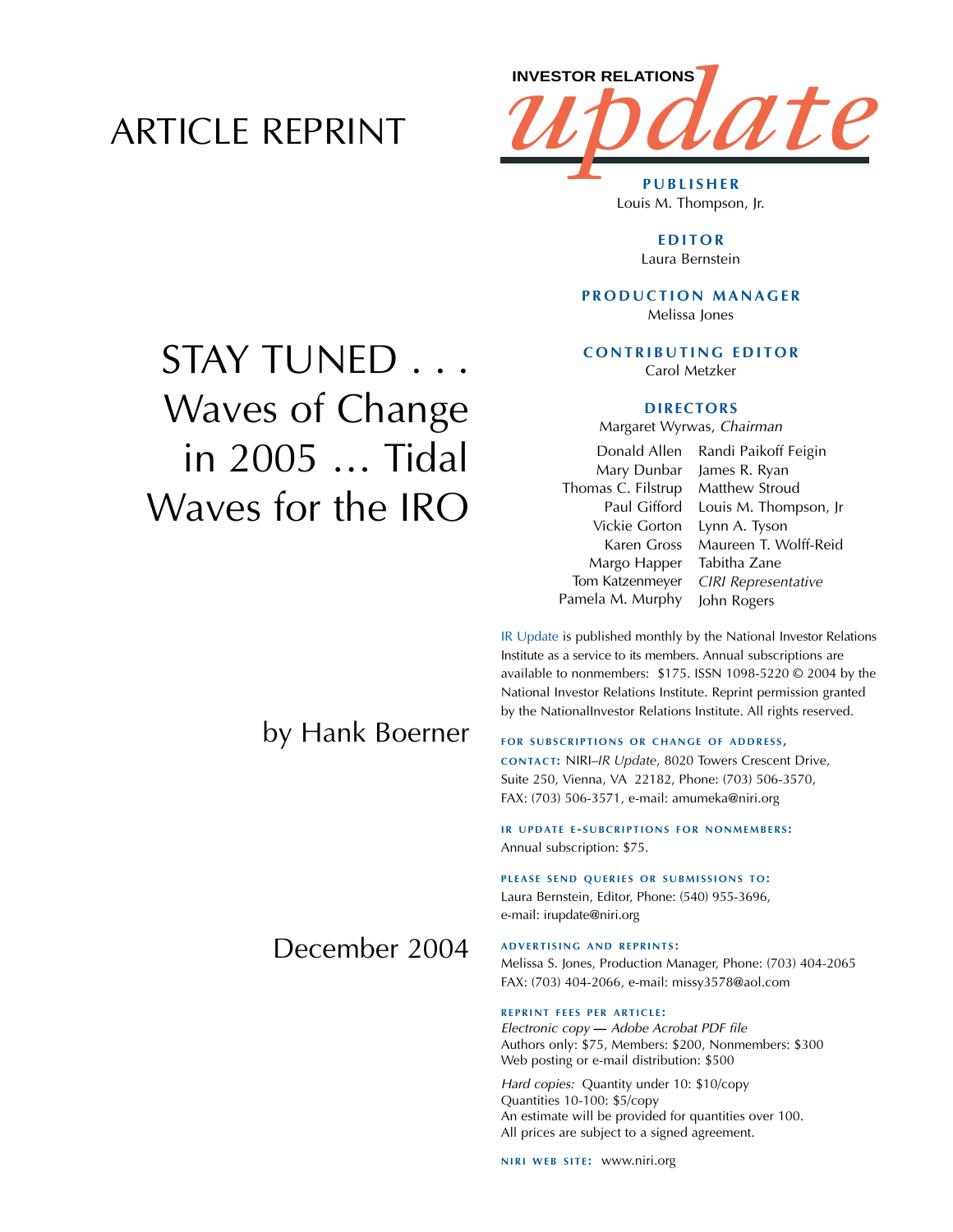### **HANK BOERNER ' S STAY TUNED**

# STAY TUNED TO … Waves of Change in 2005 … Tidal Waves for the IRO

By Hank Boerner

What kind of year will 2005 be for IROs? Another<br>tumultuous and unpredictable year? As the corpor<br>governance and accountability revolution continues<br>can count on it. And if the equities market turns ho<br>stick up, will all t tumultuous and unpredictable year? As the corporate governance and accountability revolution continues, you can count on it. And if the equities market turns hockey stick up, will all this go away? Don't bet on it — the reforms being put in place or called for by organized reformers are long-lasting.

As we created our list of powerful forces to watch in 2005, we got to thinking about surfing. When devotees of the boards hear the cry of "surf's up!" all eyes turn to the sea. Surfers well know that the waves to ride come in short intervals called *sets.* Friction created by wind and water, along with the pull of gravity, creates the powerful *wave sets* on which a surfer joyously rides. The joy of the sport comes with catching the right set of six or more waves. Offshore storms can really wreck a surfer's day.

Surfing could be an apt metaphor for the IRO operating environment in 2005, as we look on as powerful wave sets wash over the corporate sector. Adventure ahead? Yes — but, watch out: Some of those wave sets in 2005 could be tsunamis that will swamp sectors or companies.

IROs have experienced many storms over the past three years: the impact of SOX; the fall of Enron and the financial collapse of WorldCom, affecting almost

every congressional district; and the overnight collapse of global giant Arthur Andersen, to name but a few.

And don't forget New York Attorney General Eliot Spitzer's investigations of Wall Street investment banks (and the practices of their financial analysts), resulting

in a \$1.4 billion settlement and dramatic changes in analyst processes. Sweeping probes of leading mutual funds and, recently, major insurance companies have taken their turn in the media spotlight — tsunamis all, for those involved.

> Their effects continue in 2004. Here are some wave sets — and maybe tsunamis approaching the corporate shoreline in 2005.

**STAY TUNED** … to Sarbanes-Oxley-driven regulations being fully implemented throughout 2005. In November, the notorious Section 404 (mandating comprehensive internal controls as required under Title IV of the 2002 statutes) *finally* went into effect, with most companies not ready for

compliance, according to several industry surveys. Early in 2005, the majority of companies reporting on a calendar-year basis will have to formally assess (and attest to) the effectiveness of their controls over financial reporting and certify the results — and outside auditors will have to provide an independent opinion and certification, as well.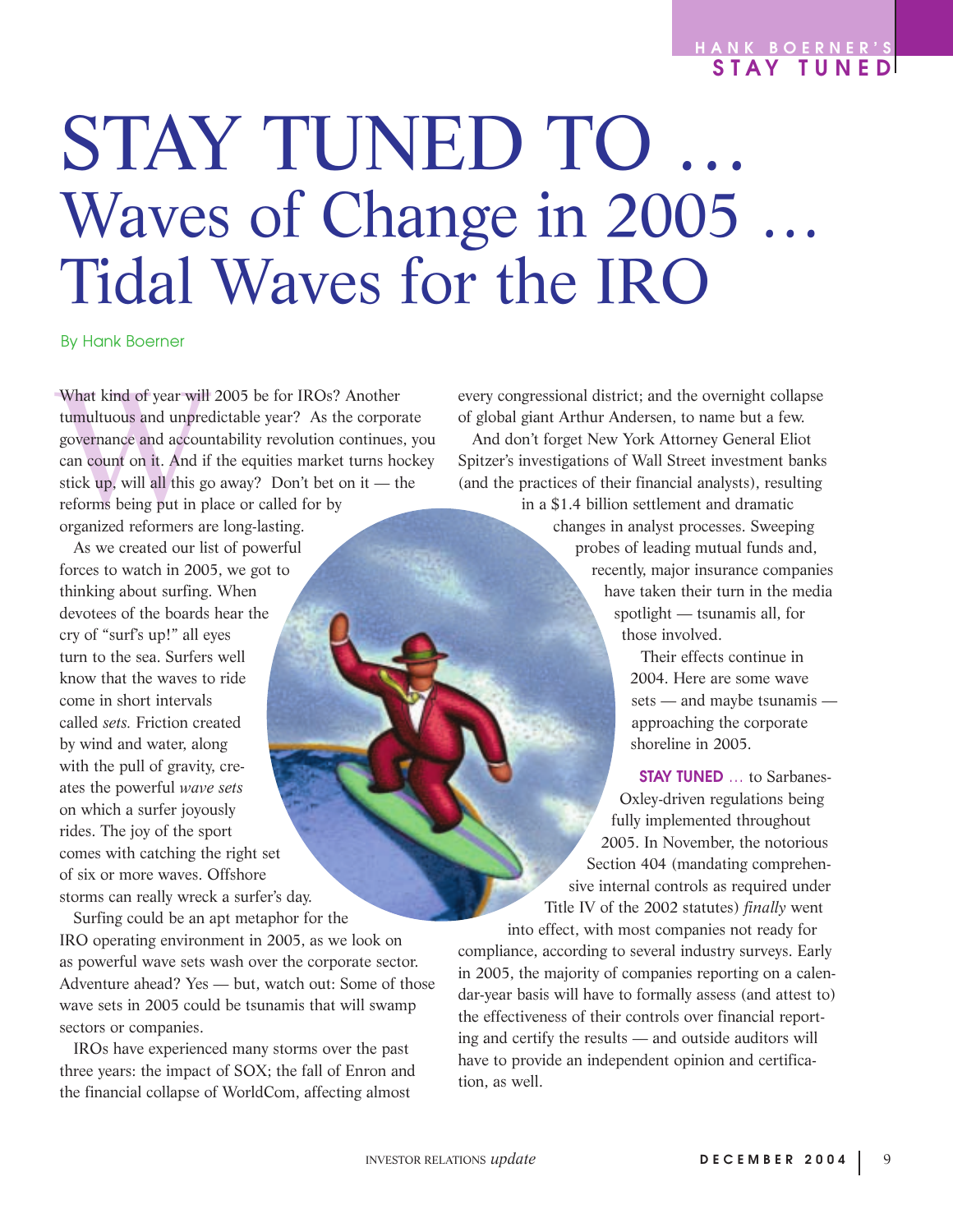The very complex provision was twice delayed. Will financial analysts take 404 noncompliance into account — or will individual investors care? Will it matter if literally *hundreds* of companies remain out of full compliance? This could end up being a ripple on the shoreline … or a tsunami for some unfortunate companies caught in the spotlight.

**STAY TUNED** ... to the effects of greater disclosure by mutual fund advisers. We think wave sets will occur by the dozens. Recall that mutual fund advisers are now required to report to investors (1) their corporate governance voting policies (for proxy votes), and (2) the record of their votes on an annual basis. (The first required filing was on Aug. 31.) This important development could be vexing for fund managers who also manage 401(k) plans for a corporation's employees — and who are often asked by other institutions to join in an anti-management voting campaign. This is also a problem for the corporation: Large shareholders could well be voting against the management slate of candidates or management's "Yes" or "No" resolutions in 2005.

**CalPERS will apply systematic pressure to the SEC, the financial exchanges and compensation consultants to address issues of transparency and the design of corporate compensation systems.** 

Want a peek at the future waves that may be coming your way? The AFL-CIO Office of Investment just released its "Behind the Curtain" report on how the 10 largest mutual fund families voted when "presented with the opportunity" to curb CEO "pay abuse" in 2004. When voting on proxy proposals designed to curb skyrocketing CEO pay, said the AFL-CIO, there is significant variation among fund families. American Century, for example, won a 100 percent approval rating, while Putnam Funds got the lowest mark (20 percent).

Fidelity received only a 25 percent score, while Vanguard was No. 2 with a 75 percent approval rating. The AFL-CIO also determined that of the 120 proxyvoting decision-making examined in its study, 25 involved a mutual fund adviser also doing business with companies in his portfolio. According to the union:

"These widespread conflicts of interest not only underline the importance of transparent proxy voting by mutual funds, but also point to the need to [further] enhance the SEC rule to require mutual funds to disclose business relationships with portfolio companies."

Company votes examined included Delphi, Union Pacific, Lucent, PeopleSoft, Sprint, CSX, Bear Stearns and Kohl's. AFL-CIO provided a breakdown of proposals and votes for these and other companies. Tsunami in 2005? Don't bet against it. (For a copy of the full report, go to www.aflcio.org/corporateamerica /paywatch/upload/BehindtheCurtain.pdf.)

**STAY TUNED** … to more financial sector and corporate investigations by AG Spitzer and officials in other states. More tidal waves are gaining momentum. Take Connecticut Attorney General Richard Blumenthal, who has opened broad investigations into the insurance market workings, reaching into corporate suites of both domestic and global insurers. Subpoenas galore have flowed from AG Blumenthal's Hartford office (home to many large insurers). He has also asked each of Connecticut's local mayors about the insurance their

> municipalities have purchased over the past five years and the names of all providers.

> AG Michael Hatch of Minnesota also has insurance investigations under way, and this bandwagon could grow quite crowded as more state prosecutors

jump on board in 2005. In California — the trendsetter state — Insurance Commissioner John Garemendi has probes under way of major insurance company practices. The National Association of Insurance Commissioners has formed a task force focused on insurance reform, which could harness the immense power of state attorneys general and state regulators on the insurance industry, sending tsunamis through that sector. Since much of the insurance industry is regulated at the state level, the combination of attorneys general and insurance commission probes could end up with even more impact on companies and the markets than the recent Spitzer probes of Wall Street and the mutual fund industry. This could well be a combination of SOX and Spitzer's probes for companies in the spotlight in 2005!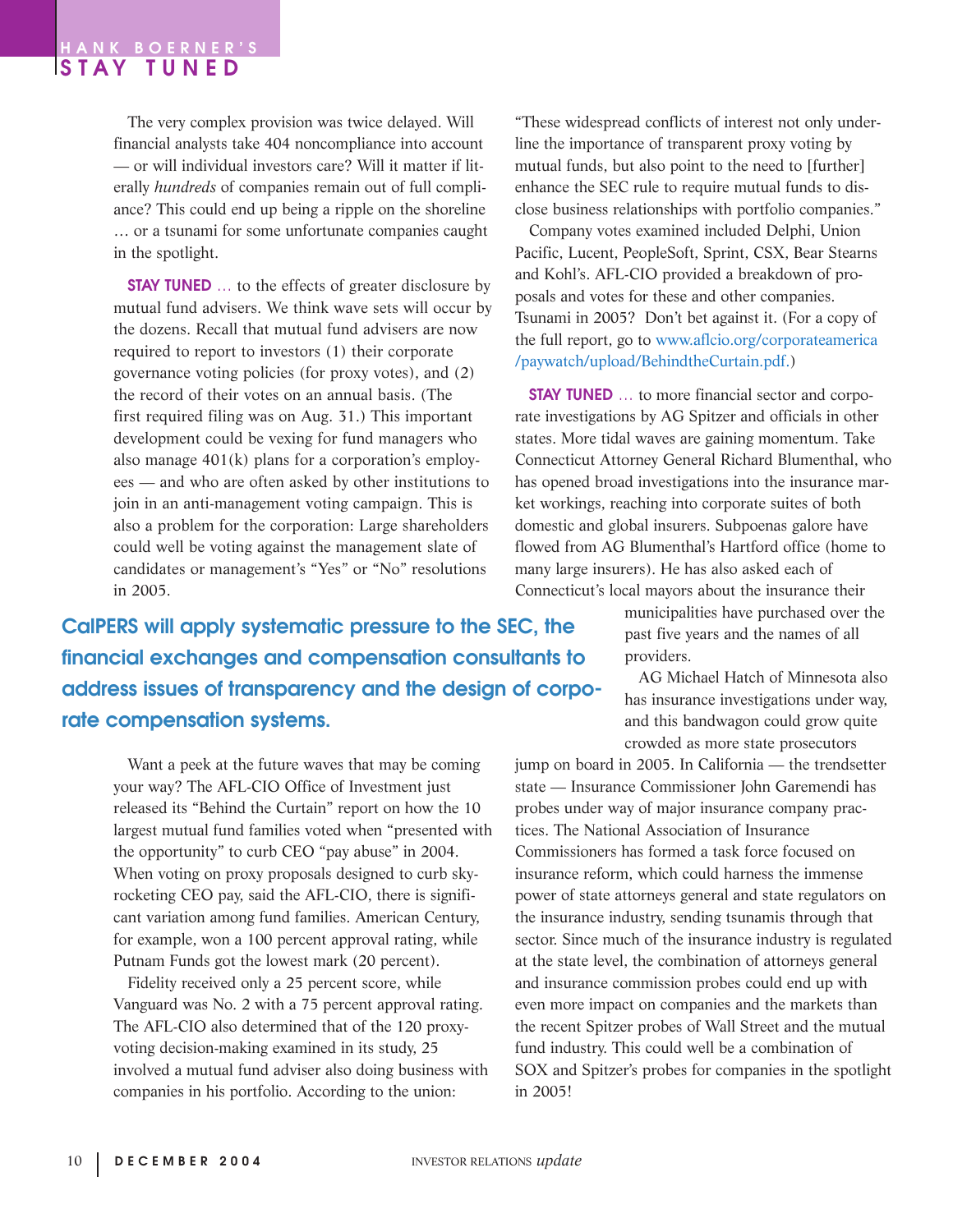**STAY TUNED** ... to demands for greater transparency for your company's finances, operations, marketing plans, sales results and other factors important to investors, whether voluntary or not. We recommend an important book for your reading — *The Naked Corporation* by Don Tapscott and David Ticoll (Free Press, 2003), in which the authors analyze "open" enter-

prises operating with greater transparency versus "closed" companies with opaque financials and internal operations. Corporate leaders can either harness the power of transparency, Tapscott and Ticoll argue, or engage in battle with their numerous stakeholders to preserve the opacity that members of management believe serves them better.

The struggle between corporate opacity and transparency is very real and increasing every day, thanks to advances in technology. There are really few secrets in American business, Tapscott and Ticoll argue; they believe that "open" corporations perform better, and that transparency is a new form of power that pays off when harnessed … and can do significant damage when it is not embraced by the enterprise.

Smart firms choose to be open, in their view, as they spell out for managers "the transparency imperative."

**STAY TUNED** … to greatly increased shareowner activism (for the coming 2005 proxy season). We're going to see year-round proxy seasons, especially for activists among public employee pension funds, labor

> funds, socially responsible mutual funds and several hundred faith-based institutional investors.

We shared thoughts with you recently on the nation's largest public employee pension fund — California Public Employees' Retirement System with assets of more than \$168 billion. Still more news coming now from this 800 pound gorilla among institutional investors: CalPERS just served notice on corporate

America that it has a clear, focused plan to begin to rein in "abusive compensation practices" and will hold directors and compensation committees "more accountable" for their actions regarding CEO and senior management pay in 2005.

CalPERS will apply systematic pressure to the SEC, the financial exchanges and compensation consultants to